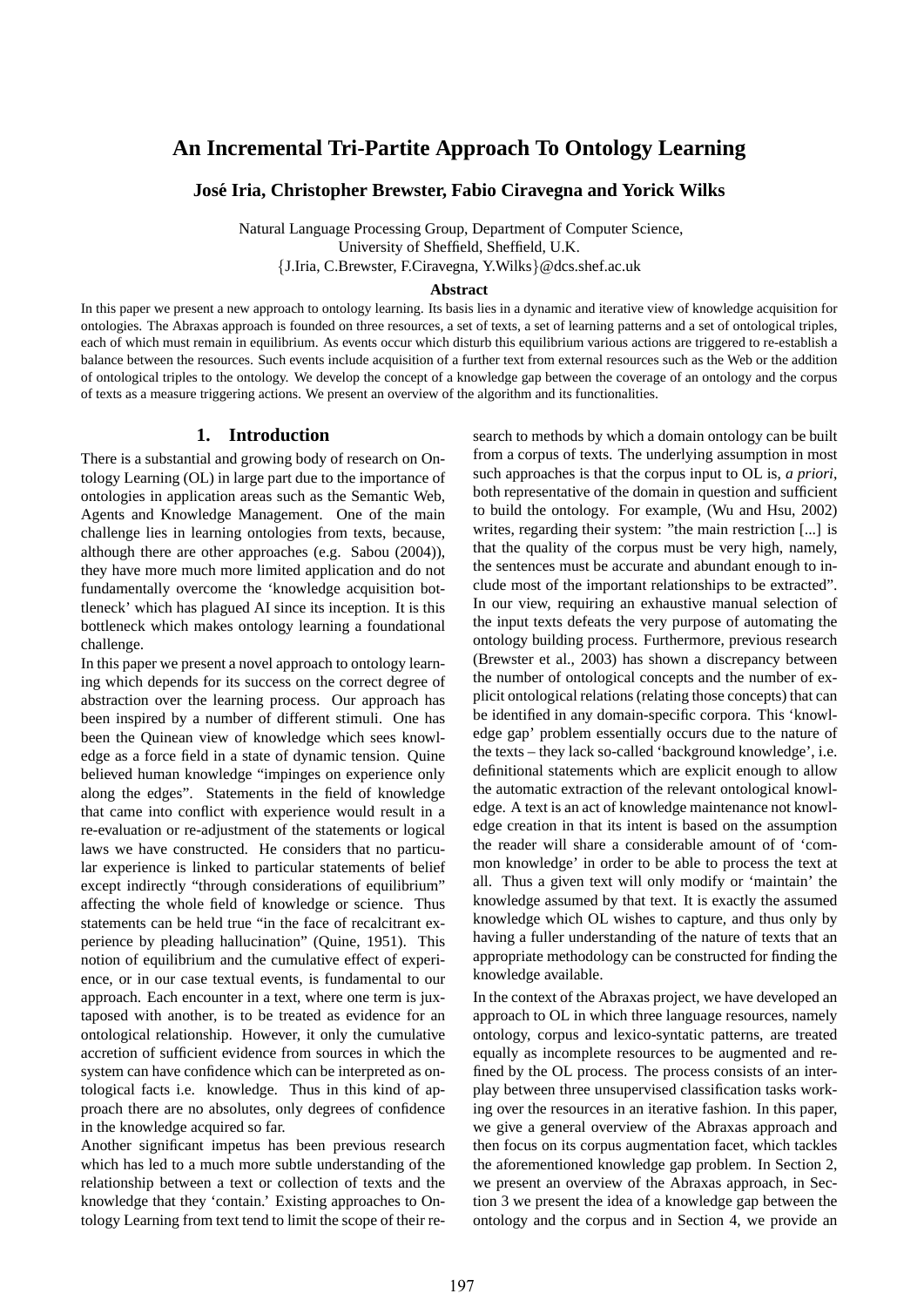overview of the algorithm. A review of the relevant literature is followed by a conclusion.

#### **2. The Abraxas Approach**

The Abraxas approach is founded on viewing ontology learning as a process involving three resources: the corpus of texts, the set of learning patterns, and the ontology (conceived as a set of triples). Each may be seen in an abstract sense as a set of entities with specific structural relations. The corpus is composed of texts which may (or may not) have a structure or set of characteristics reflecting the relationship between them e.g. they may all come from one organisation, or one subject domain. The learning patterns are conceived as a set of lexico-syntactic patterns or more abstractly as a set of functions between certain textual phenomena and an ontological relationship of greater or lesser specificity. The ontology is also a set of knowledge triples (term - relation - term, or rather domain - predicate - range) whose structure may grow more and more complex as more items of knowledge are collected.

The goal in Abraxas is to create or extend existing language resources in terms of one another, with optional and minimal supervision by the user. The methodology allows, for instance, creating an ontology given an input corpus, extending a corpus given an input ontology or deriving a set of lexico-syntatic patterns given an input ontology and an input corpus. The initial input to the process, whether ontology, corpus, patterns or combinations thereof, serves both as a specification of the domain of interest and as seed data for a bootstrapping cycle where, at each iteration, a decision is made on which new candidate concept, relation, pattern or document to add to the domain. Such a decision is modelled via three unsupervised classification tasks that capture the interdependence between the resources: one classifies the suitability of a pattern to extract ontological concepts and relations in the documents; another classifies the suitability of ontological concepts and relations to generate patterns from the documents; and another classifies the suitability of a document to give support to patterns and ontological concepts. The notion of "suitability" is formalised within a probabilistic framework, in which the relationship of any resource to the domain is assigned a confidence level. Thus, ontology, corpus and patterns grow from the maximum probability core (the initial input) to the lower probability fringes as the process iterates. Initially newly added elements have an initial low probability but as the data they provide is further confirmed this confidence in them increases (or decreases accordingly).

Stopping criteria are established by setting a threshold on the lowest acceptable probability for each resource type, or by setting a threshold on the maximum number of iterations without any new candidate resources for each resource type being obtained. The premise of Abraxas, that input resources are intrinsically incomplete, has had a defining impact on the overall methodology. Firstly, since the specification of the domain of interest is given by seed ontology, corpus and patterns, it follows that it is not possible to completely specify the task *a priori*. In fact, given an incomplete domain specification, most OL approaches either favour correctness of the acquired knowledge to the detriment of coverage of the domain or completeness of coverage to the detriment of correctness. In Abraxas, the OL process is viewed as an incremental rather than a oneoff process. The ontology engineer is able to (but not required to) intervene by pointing out correct/incorrect or relevant/irrelevant ontological concepts, documents and so on, as the process runs, effectively delimiting the domain incrementally through examples. Secondly, incompleteness of the corpus is tackled by iterative augmentation using the web as a corpus. Corpus augmentation in Abraxas consists of a set of methods that aim to incrementally add new documents to the corpus, such that documents with higher relevance to the domain are added first.

# **3. The Knowledge Gap and Corpus Management**

The standard approach to ontology learning views it essentially as a pipeline with a set of domain specific texts as input and a set of ontological triple as output. This may be augmented by accessing further resources such as WordNet or Google frequency counts (Cimiano et al., 2005). However, this remains an essentially linear process and as such conceives of knowledge in a monolithic manner (Brewster and O'Hara, 2006). In Abraxas, we view the knowledge acquisition process i.e. OL as iterative and cyclical.

We define initially a core corpus which may be either a given set of domain texts or a set of texts retrieved using a seed ontology to provide the query terms. Whether retrieved from the Web or from a specific text collection is immaterial. At an abstract level this core corpus contains a certain amount of knowledge, or more accurately, in the light of Brewster et al. (2003), assume background knowledge which is the relevant ontology we wish to build. The *knowledge gap* (KG) is the difference between an existing ontology and a given corpus of texts<sup>1</sup>. The knowledge gap is measured by identifying the key terms in the corpus and comparing these with the concept labels or terms in the ontology. Thus if  $O_T$  is the set of terms in the ontology and  $C_T$  is the set of terms in the corpus, then KG is define in Eq. 1.

$$
KG = 1 - \frac{O_T}{C_T} \tag{1}
$$

Clearly at the beginning of the ontology learning process, KG will initially be either 1 (maximal) or very close to 1, indicating a large 'gap' between the knowledge present in the ontology and that which needs to be represent which is latent in the corpus. As the ontology learning process progresses, the objective is to minimise  $KG$  as much as possible while realising that for reasons of Zipfs' law this is an asymptote.

There are a wide variety of methods for identifying the salient or key terms in a corpus of texts (e.g. Maynard and Ananiadou (2000) or Ahmad (1995)) but the real challenge is to automatically learn the ontological relationship between terms (Brewster and Wilks, 2004). It also relatively un-contentious to use distributional methods to identify that

<sup>&</sup>lt;sup>1</sup>This is closely related to the notion of 'fit' we have proposed elsewhere (Brewster et al., 2004)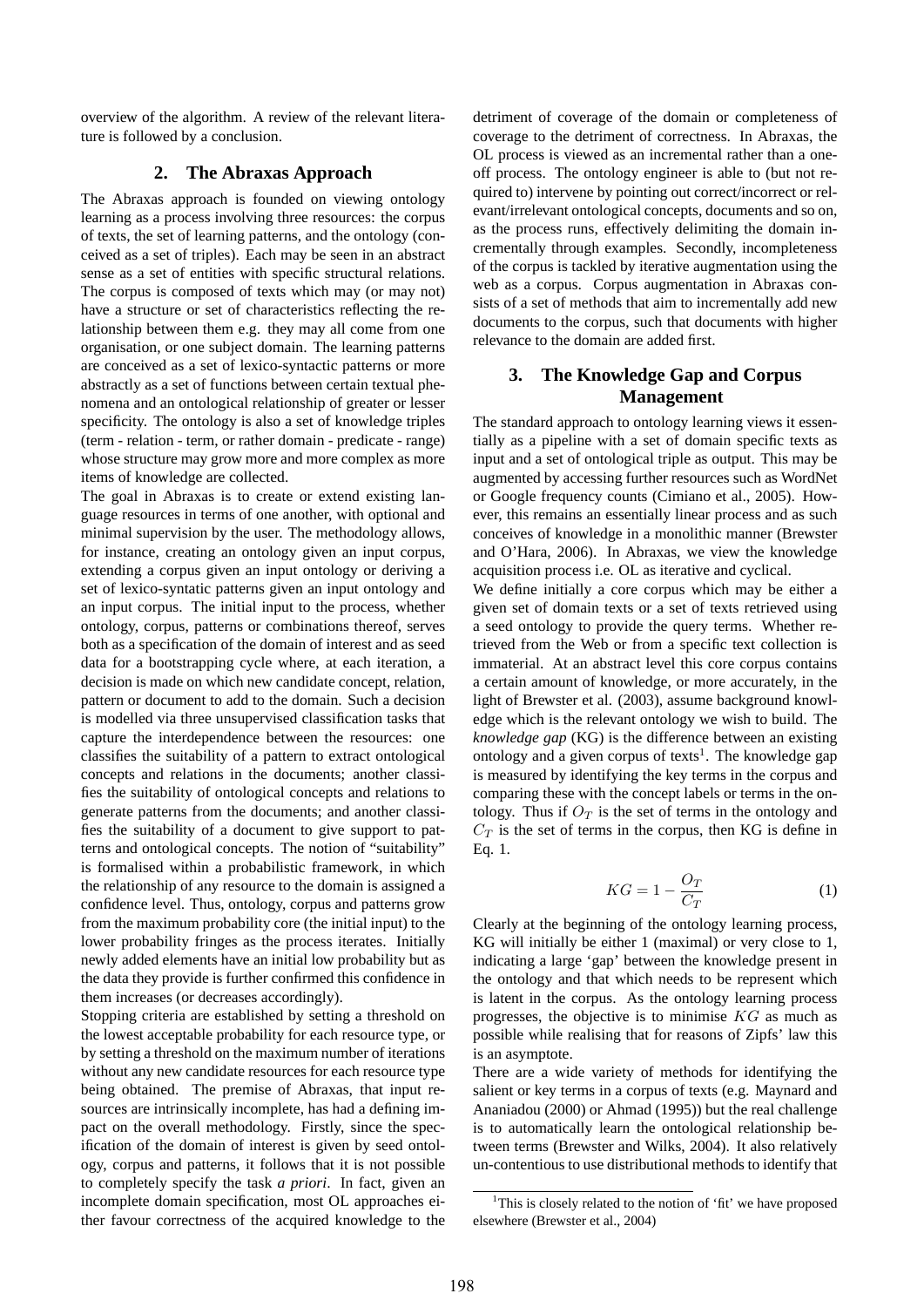

Figure 1: Iterative Expansion of the Core Corpus

there *exists* an ontological relationship between two terms. In Brewster et al. (2003), we defined *explicit knowledge* as textual environments where ontological knowledge is expressed in a lexico-syntactic pattern of the type identified by Hearst (1992). In such a case, the ontological relationship (domain - predicate - range) is automatically extractable. However, for any given corpus, a minority of the terms will occur as explicit knowledge and thus can be automatically added to the set of ontological knowledge. The difference between the set of terms whose ontological relationships are known and those which need to be added to the ontology (because they are key terms in the corpus) and whose ontological relationship is unknown, we will term the *Explicit Knowledge Gap* (EKG). The absence of explicit knowledge may be between two unaccounted terms or between an unaccounted term and a term already assigned to the ontology set. Thus  $R_T \subset C_T$  is the set of pairs of terms in the corpus which are known to have some kind of ontological relationship on distributional grounds, and  $E_T \subset O_T$  is the set of pairs of terms whose ontological relationship is explicit.  $E_T$  is a subset of the set of terms in the set of ontological knowledge because if the relationship is explicit then this knowledge can be added to the ontology. Thus EKG is defined analogously to Eq. 1 as follows:

$$
EKG = 1 - \frac{E_T}{R_T} \tag{2}
$$

While EKG will never be 0, in a similar manner to KG one objective of the Abraxas system is to minimise this Explicit Knowledge Gap. The seed or core corpus will inevitably have relatively high KG and EKG measures. The expansion of the corpus occurs in order to reduce the two respective knowledge gaps and consequently learn the ontology. As this is an iterative process we can conceive of the expanding corpus like ripples in a pool i.e. a set of concentric circles cf. Figure 1.

#### **4. Description of the Overall Algorithm**

In this section we describe the algorithm used in Abraxas, at a level of abstraction adequate to understand the mechanics of the ontology learning process. We start by introducing the main data structures used by the algorithm:

Corpus and Document - A Corpus is a collection of Document objects. Each Document object holds a graph representation of the linguistic features of the document text as well as the likelihood of the document belonging to the domain.

- Wrapper and Pattern A Wrapper is a collection of learning patterns or Pattern objects i.e. lexico-syntactic patterns. Each Pattern object holds a graph walk over the graph representation of the document and likelihood of the pattern belonging to the domain.
- Ontology and Triple An Ontology is a collection of Triple objects. Each Triple object holds the domain, predicate and range of the relation (to use RDFS terminology) and the likelihood of the triple belonging to the subject domain.

All three resources types - Document, Pattern and Triple have an associated probabilistic value which measures the likelihood of the resource belonging to the domain. Values of 1 and 0 are typically employed to provide the system with examples or counter-examples for learning, respectively. A value of 0,5 is to be interpreted as "nothing can be said about this resource". During the learning process, the system constantly updates these likelihood values.

Additionally, the algorithm makes use of the following auxiliary data structures:

- Information Focus a collection of settings that define the way Abraxas uses the web as a corpus.
- User Profile a collection of settings that define the amount and focus of intervention of the user in the ontology learning process.

Abraxas, by default, uses the web as a corpus. The notion of 'information focus' guides the gathering of new documents from the web in order to augment the original core or seed  $corpus<sup>2</sup>$  (if given at all). Information focus may be seen as a view over the three resources which determines exactly what information should be used to generate search engine queries to the underlying search engine. For instance, the information focus may specify that only triples with confidence above a certain threshold should be used in query generation.

The following user profiles are presently defined: 'fully automated', 'IE expert', 'knowledge engineer', 'corpus linguist' and 'fully manual'. The 'fully automated' setting requires no user input, apart from pointing to a script that bootstraps the system by specifying one or more of seed triples/patterns/documents. The 'IE expert', 'knowledge engineer' and 'corpus linguist' settings require user intervention to confirm a proposed value of the likelihood of a pattern, triple or document, respectively. Finally, the 'fully manual' setting requires the user to decide about the likelihood of all resources.

The algorithm starts by initializing the above data structures - the profile is set to 'fully automated' by default and corpus, ontology and wrapper start empty. Abraxas is implemented as an event-driven system. The system starts

 $^{2}$ A core corpus, in our terminology, is a given set of documents of significant size, while a seed corpus merely acts as guide to the domain. There is no principled difference.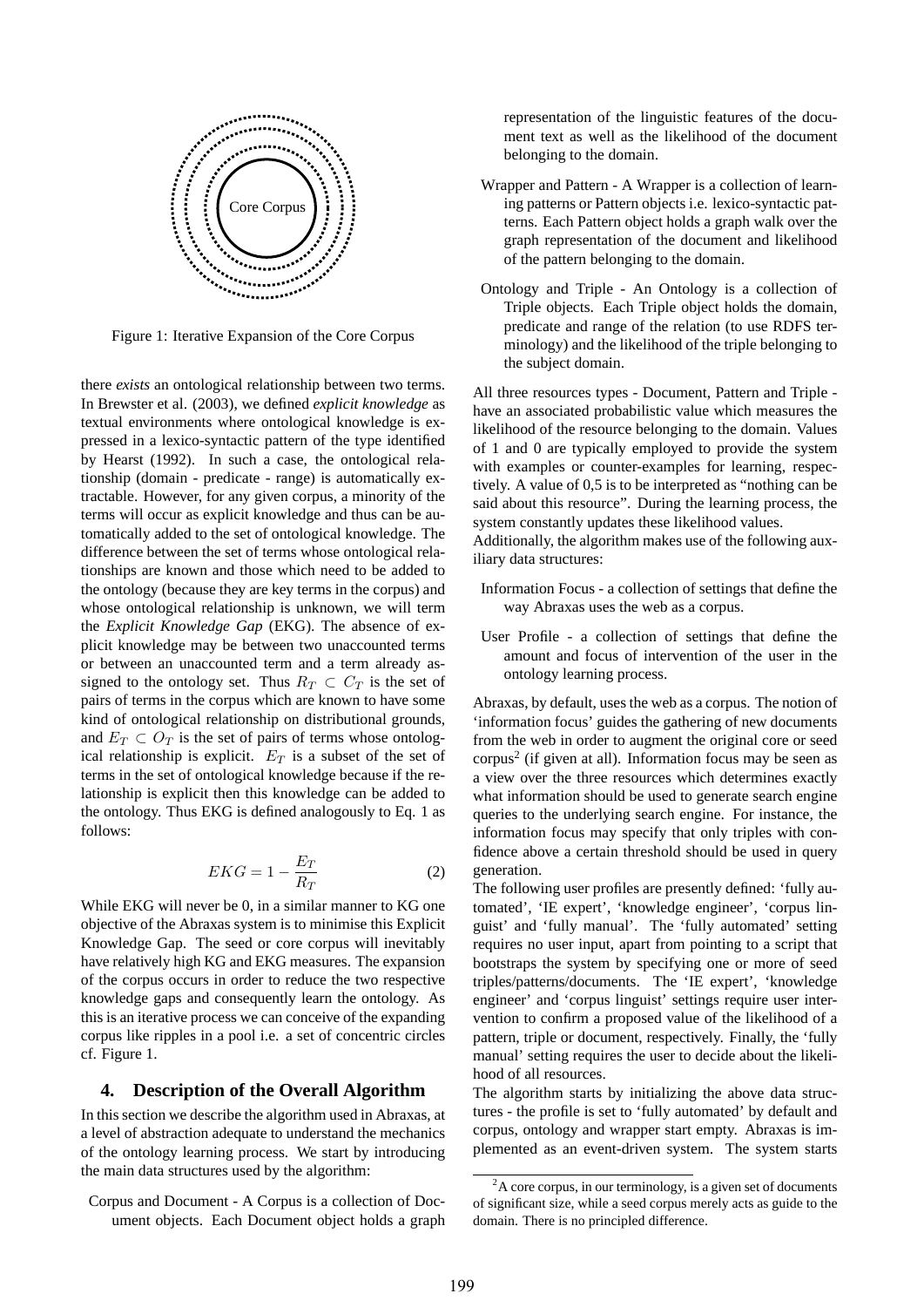in a state of equilibrium. When 'disturbed' by some new event such as adding a new document to the corpus or a new triple to the ontology, it triggers a new learning cycle where it will try and return to a new state of equilibrium, filling in the knowledge gap between corpus and ontology using existing patterns and/or inducing new ones. Events are triggered by external actions specified by the user either in batch mode or interactively at any time, or by internal scheduling of new actions by the learning process. A scheduler decides on the best action to take whenever the system has not reached a state of equilibrium and there is no input of an external action. This is dependent largely on the current state of the KG and EKG measures, which are continuously updated following each relevant action. Simple versions of the scheduler work according to the chosen user profile - for instance, in the 'IE expert' setting, the scheduler will give priority to adding new patterns into the system before starting to add new ontology triples or documents. In the future, we will look at implementing a scheduler that examines how the overall likelihood of the data changes with performing a given action, and chooses the best action accordingly. In the following, we describe the actions triggered by each possible event.

**Adding a document to the corpus.** This triggers extracting some features from the document, such as part-ofspeech tags, orthography, gazetteer and named entity tags. The features are represented in a graphical model of the document. The likelihood value of the newly added document is either specified or calculated with respect to the existing resources. Depending on the profile chosen, the user may be requested to confirm such a value. An action is internally scheduled to update the wrapper (induce new patterns) given the now augmented corpus.

**Adding a pattern to the wrapper.** This triggers representing the pattern as a graph walk over the graph representation of the documents. A graph walk is a set of operations over a set of initial input nodes in a graph, yielding a set of output nodes. Based on the canonical edge traversal operation, operations include node set union and intersection, node substitution and (sub)walk repetition<sup>3</sup>. The likelihood value of the newly added pattern is either specified or calculated with respect to the existing resources, and depending on the profile chosen, the user may be requested to confirm such a value. An action is internally scheduled to update the ontology (place triples into ontology) given the now augmented wrapper.

**Adding a triple to the ontology.** This triggers the insertion of the triple in the ontology. This results in the ontology structure being re-arranged so that it remains valid, e.g. a concept cannot be both sibling and child of another. The likelihood value of the newly added triple is either specified or calculated with respect to the existing resources, and depending on the profile chosen, the user may be requested to confirm such a value. An action is internally scheduled to update the corpus (add a new document from the web) given the now augmented ontology and in light of the current state of the KG/EKG measures.

**Adding new corpus/wrapper/merging ontology.** These simply trigger multiple add document/pattern/triple events.

**Updating the wrapper.** Patterns are induced using an algorithm based on (Ciravegna, 2001), adapted to work over the graph representation of the documents. The pattern induction algorithm starts by spotting all co-occurences of the subject-object pairs found in the triples in the ontology. Each co-occurence instantiates an initial graph walk, which is generalized by dropping edge traversals from the walk and introducing null-cost traversals for skips, allowing for, e.g., skipping adjectives. Candidate new patterns are ranked and only the topmost pattern is selected for augmenting the wrapper. An internal action is scheduled to update the likelihood of all resources.

**Updating the ontology** Acquiring new ontology triples is done through application of the wrapper to the corpus. This step also requires employing syntactic and semantic similarity measures to cluster the subject/objects of the triples occurring in the documents. Candidate new triples are ranked and only the topmost triple is selected to be merged into the ontology. An internal action is scheduled to update the likelihood of all resources.

**Updating the corpus.** Adding new documents to the corpus is done by simply requesting the top ranked document from a candidate document queue gathered by an independent web harvester process. The web harvester works as follows. The candidate documents in the queue, limited to a user-defined size, are ranked according to their likelihood of belonging to the domain (which is calculated the same way as for documents in the corpus). The process is one of ever-refining the quality of the queue by looping over each candidate document from the web, calculating its likelihood and deciding whether to keep it or discarding it. Whenever the ontology changes, the likelihood of the documents in the queue is re-calculated and the generated search engine queries potentially change as well. Query generation is achieved by instantiating highly likely patterns in the wrapper with highly likely ontology triples. Presently we use Google API to perform the search.

**Updating the likelihood.** The likelihood of one resource type is derived from the likelihood of a set of resources of the other two types. For instance, the likelihood of an individual pattern is a function of the likelihood of the triples that pattern is able to spot in the corpus, and of likelihood of the documents where it spots those triples. The likelihood formula for patterns was designed with the following properties in mind. Firstly, to combine into one single formula the effect of both triples and documents; secondly, patterns that cover more triples/documents should be assigned higher likelihood; finally, patterns that cover highly likely triples/documents should be assigned a higher likelihood.

Let  $O$  be the set of co-occurrences of subject/object pair of triples  $t_o$  in documents  $d_o$ . Let  $O_p$  be the set of cooccurences restricted to those co-occurrences matched by the pattern  $p$  in question.

$$
t_p = \sum_{o \in O} conf(t_o), t_r = \sum_{o \in O_p} conf(t_o)
$$
 (3)

<sup>&</sup>lt;sup>3</sup>For more details on the graph representation of documents and graph walks, cf. http://wit.shef.ac.uk/runestone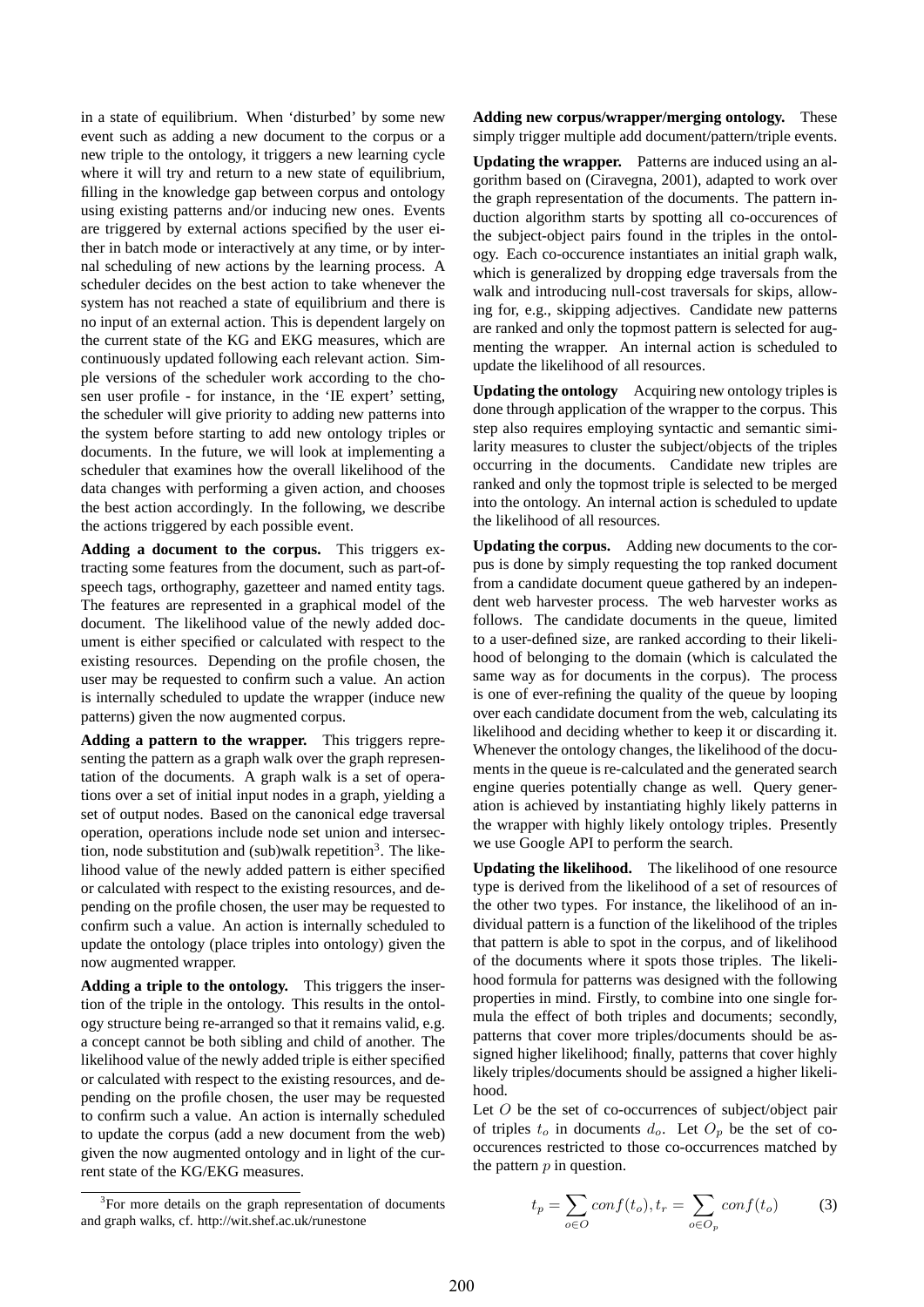$$
t_n = \sum_{o \in O} 1 - conf(t_o), t_w = \sum_{o \in O_p} (1 - conf(t_o)) \quad (4)
$$

Similar functions can be defined for  $d_r$ ,  $d_w$ ,  $d_p$  and  $d_n$ .

$$
r = t_r + \frac{(t_n - t_w)}{((t_p + t_n) - (t_r + t_w))} +
$$
  
\n
$$
d_r + \frac{(d_n - d_w)}{((d_p + d_n) - (d_r + d_w))}
$$
\n(5)

$$
w = t_w + \frac{(t_p - t_r)}{((t_p + t_n) - (t_r + t_w))} +
$$
  
\n
$$
d_w + \frac{(d_p - d_r)}{((d_p + d_n) - (d_r + d_w))}
$$
\n(6)

$$
lh(p) = \frac{r}{(r+w)} \tag{7}
$$

The likelihood of triples and documents is determined analogously (cf. Eq. 7). It suffices to replace  $O_p$  by  $O_t$ , the set of co-occurrences restricted to a given triple, or  $O<sub>d</sub>$ , the the set co-occurrences restricted to a given document, respectively.

If only seed documents are given as input to the algorithm (no seed patterns/triples), term recognition techniques are employed in order to determine the most relevant terms and used as seed triples. The algorithm terminates upon user request or whenever a certain condition on the resources is met. Presently, conditions supported are thresholds on size of corpus, size of ontology, likelihood of corpus and likelihood of ontology. Note that no data is ever removed from the system from start to algorithm termination - at most, data may be deemed irrelevant and used as a counterexample.

## **5. Related Work**

The literature on ontology learning is extensive. Here we concentrate on the most important work that has influenced our thinking. The original inspiration for using lexicosyntactic patterns is Hearst (1992) especially as developed by Morin (1999). A number of authors have worked on ways to build ontologies accessing resources beyond the original corpus. Our own work (Brewster et al., 2003) left the range of possible sources open, while (Cimiano et al., 2005) specifically experiment with using data from WordNet, the Web (in general) and the counts provided by Google. However, their approach is focused on replicating an existing ontology and has a linear or pipeline architecture. Etzioni et al. (2005) have created the KnowItAll system which uses exclusively the Web to collect factual information. This system is not designed to construct ontologies but rather isolated facts, and in one version to learn class names (Popescu et al., 2004). They use Hearst type patterns to extract facts and use Pointwise Mutual Information to assess the probability of the extracted facts being correct. The system uses pattern learning to extend the set of predefined lexico-syntactic patterns in an iterative manner. With pattern learning, KnowItAll becomes a bootstrapped learning system, where rules are used to learned new seeds, which in turn are used to learn new rules.

Yangarber *et al.* (Yangarber et al., 2000) originally proposed the use of seed patterns to iteratively expand the set of patterns used for information extraction. However, they did not conceive of automatically expanding the corpus.

The Armadillo system developed at Sheffield (Ciravegna et al., 2004) is again a system which does not learn or construct ontologies but makes extensive use of multiple information sources to build up a database of facts. Armadillo makes extensive use of the redundancy of the Web in order to build up a confidence or likelihood value in each fact it identifies. It is designed to automatically identify potentially relevant 'oracles' for the domain for which it has been tailored and over time expand the set of resources it uses.

#### **6. Conclusion**

We have presented a case for a radically different approach to the process of ontology learning in the light of both our view on the nature of knowledge and the relationship between texts and the ontology that they provide evidence for. We presented our approach to measuring the *knowledge gap* between a given ontology and a given set of texts and how this can be extended to the notion of an explicit knowledge gap. Then in the context of the overall algorithm which Abraxas uses we have shown how to conceptualise a tripartite approach to ontology learning focusing on the set of texts, the set of learning patterns and the set of ontological triple.

Future work will look at how to refine the measures which evaluate the equilibrium between the difference resources, and to develop means to evaluate the system as a whole.

### **7. Acknowledgement**

This worked has been undertaken in the context of the Abraxas project (www.nlp.dcs.shef.ac.uk/abraxas) funded by the UK Engineering and Physical Sciences Research Council under grant number GR/T22902/01.

#### **8. References**

- Khurshid Ahmad. 1995. Pragmatics of specialist terms: The acquisition and representation of terminology. In *Proceedings of the Third International EAMT Workshop on Machine Translation and the Lexicon*, pages 51–76, London, UK. Springer-Verlag.
- Christopher Brewster and Kieron O'Hara. 2006. Knowledge representation with ontologies: Present challenges - future possibilities. *International Journal of Human-Computer Studies*. (Introduction to Special Issue).
- Christopher Brewster and Yorick Wilks. 2004. Onologies, taxonomies, thesauri: Learning from texts. In Marilyn Deegan, editor, *The Keyword Project: Unlocking Content through Computational Linguistics*. Centre for Computing in the Humanities, Kings College London. Proceedings of the The Use of Computational Linguistics in the Extraction of Keyword Information from Digital Library Content: Workshop 5-6 February.